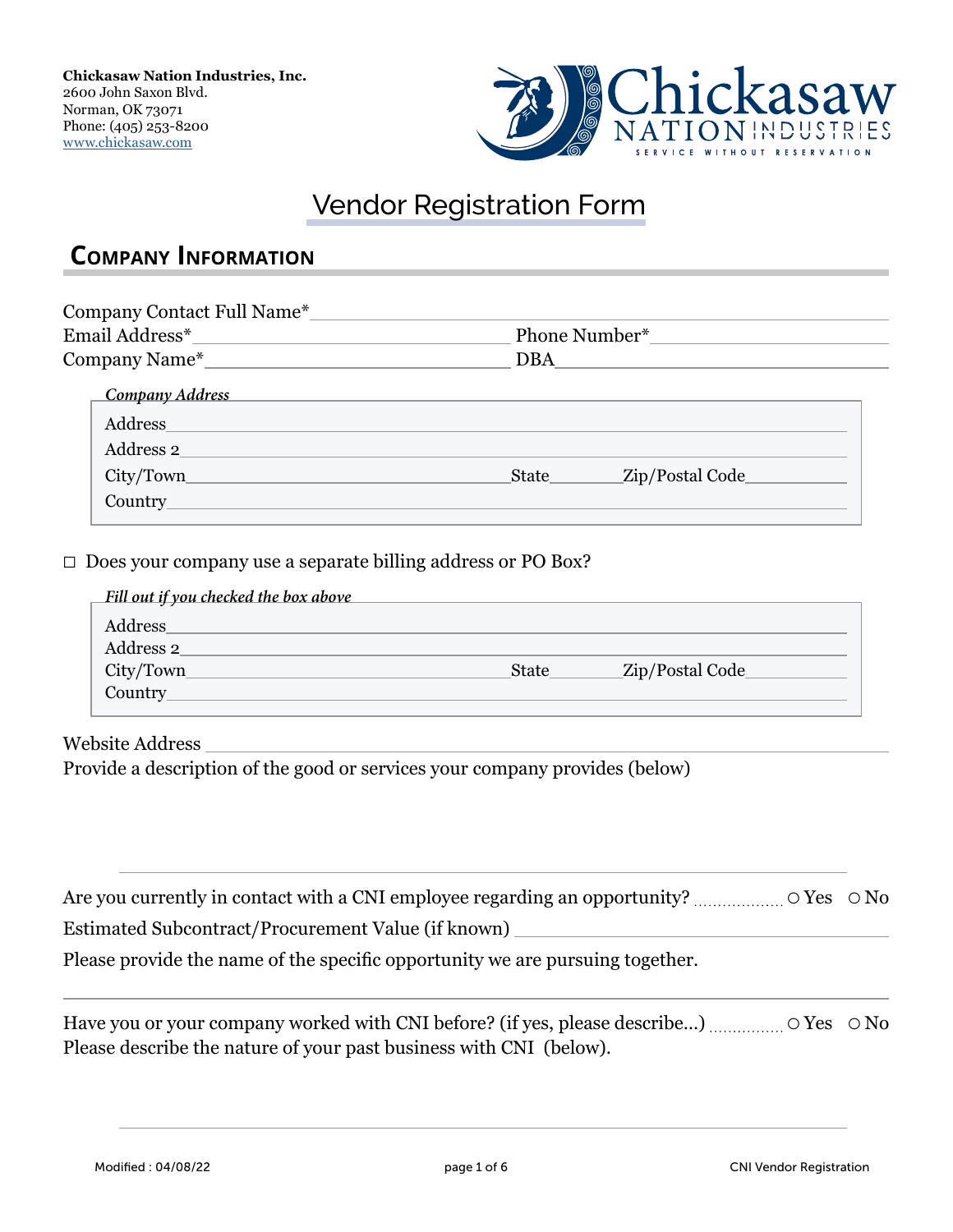### **Main Registration**

 $\overline{a}$ 

Is there a specific opportunity that you would like to team with us on? (below)

### Company Size Classification

mm /dd/ yyyy

*If small business, which kind?* 

○ Small Business (SB) ○ Large Business (LG) CHECHICAL Certification Date

○ Small Disadvantaged Business (SDB) ○ 8(a) ○ Hub Zone ○ Service-Disabled Veteran Owned ○ Small Business (SD-VOSB) ○ Veteran-Owned Small Business (VOSB) O Woman Owned Small Business (WOSB) O Tribally-Owned/State Tribe ○ Indian Owned small business ○ Certified minority owned business enterprise ○ Other

## **COMPANY DETAILS**

Does the Company accept EFT(Electronic Funds Transfer)? ○ Yes ○ No Do you use a DCAA (Defense Contract Audit Agency) approved accounting system? ○ Yes ○ No

| If yes above, please fill in the SAM.gov Entity ID                                                                 |                 |                       |             |
|--------------------------------------------------------------------------------------------------------------------|-----------------|-----------------------|-------------|
| Federal Tax ID <sup>*</sup>                                                                                        | Year Est.       | No. of Employees_     |             |
| <b>DUNS Number</b>                                                                                                 | _Cage Code_____ | PSC Code(s)           |             |
| NAICS Codes used most often                                                                                        |                 |                       |             |
| Does your company have a certification from the Joint Certification Program (JCP)? $\ldots$ $\circ$ Yes $\circ$ No |                 |                       |             |
| JCP Certification Number_                                                                                          |                 | <b>JCP</b> Expiration |             |
|                                                                                                                    |                 |                       | $mm /$ yyyy |

| $\Box$ ISO Certified          |                          |
|-------------------------------|--------------------------|
| $\Box$ CMMI                   | CMMI Model/Constellation |
| $\Box$ Other (describe below) |                          |

in Non-federal Information Systems and Organ *More information about the NIST SP 800-171 can be found (nist.gov) –https://csrc.nist.gov/Projects/protecting-controlled-information* 

Do you have a counterfeit mitigation program? Do you have a quality manual? <u>[</u>*[]*[*n*]  $\ldots$   $\ldots$   $\ldots$   $\ldots$   $\ldots$   $\ldots$   $\ldots$   $\ldots$   $\ldots$   $\ldots$   $\ldots$   $\ldots$   $\ldots$   $\ldots$   $\ldots$   $\ldots$   $\ldots$   $\ldots$   $\ldots$   $\ldots$   $\ldots$   $\ldots$   $\ldots$   $\ldots$   $\ldots$   $\ldots$   $\ldots$   $\ldots$   $\ldots$   $\ld$ 

*More information about the JCP can be found here : [https://www.dla.mil/HQ/LogisticsOperations/Services/JCP/](https://www.dla.mil/HQ/LogisticsOperations/Services/JCP/ )*

## **Company Hierarchy**

| Ownership                                                                |                             |
|--------------------------------------------------------------------------|-----------------------------|
| $\circ$ U.S. owned $\circ$ U.S. owned w/any foreign control or influence |                             |
| $\circ$ Inverted Domestic Corporation $\circ$ Foreign owned by           |                             |
|                                                                          | ownership country of origin |
|                                                                          |                             |

 *Company is…* 

○ Independent ○ Division of

○ Affiliate of ○ Subsidiary of

### **Financial Responsibility**

*For the purposes of this section, "Company" refers to the Company itself, and Company's Owners, Officers, Directors, and/or Principals.* 

*For more information on DCAA compliance, please visit<https://www.reliascent.com/dcaa-compliant-accounting-systems>*

## **Quality System Certifications**

### Is your company compliant with NIST SP 800-171, "Protecting Controlled Unclassified Information

| l here : Protecting Controlled Unclassified Information (CUI)   CSRC<br><u>trolled-unclassified-information</u> |  |
|-----------------------------------------------------------------------------------------------------------------|--|
|                                                                                                                 |  |
|                                                                                                                 |  |
|                                                                                                                 |  |

## **Legal Responsibility**

 $\overline{a}$ 

*For the purposes of this section, "Company" refers to the Company itself, and Company's Owners, Officers, Directors, and/or Principals.*

Is the Company presently debarred, suspended, proposed for debarment, or declared ineligible for the award of contracts by any Federal, State or local government or agency?\* ○ Yes ○ No

*If yes, please explain…*

Has the Company ever filed for bankruptcy within the previous 10 years?\*  $\ldots$   $\ldots$   $\ldots$   $\circ$  Yes  $\circ$  No

*If yes, please explain…*

 $\overline{a}$ 

 $\overline{a}$ 

Maturity Level Year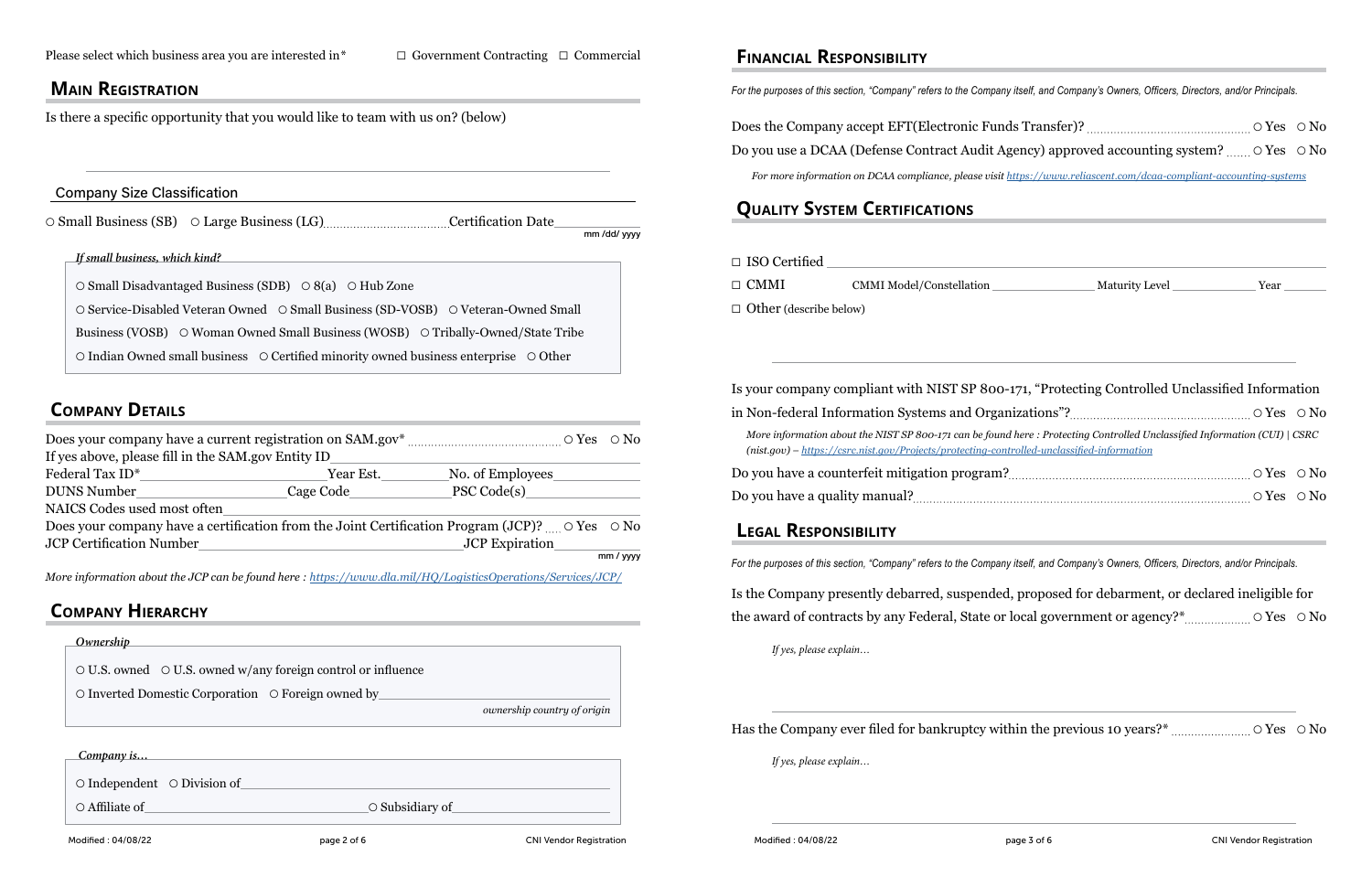# **Legal Responsibility (cont.)**

|                                       | Has Company within the previous three years been notified of any unpaid delinquent Federal taxes |                        |  |
|---------------------------------------|--------------------------------------------------------------------------------------------------|------------------------|--|
| in an excess of $$3,000$ <sup>*</sup> |                                                                                                  | $\circ$ Yes $\circ$ No |  |

*If yes, please explain…*

 $\overline{a}$ 

 $\overline{a}$ 

 $\overline{a}$ 

|                           | Has the Company, within the previous three-year period been convicted of or had a civil judgment |  |
|---------------------------|--------------------------------------------------------------------------------------------------|--|
| rendered against it for:* | $\circ$ Yes $\circ$ No                                                                           |  |

Has the Company been indicted for, or otherwise criminally or civilly charged by a governmental entity with any of the following offenses:  $\ldots$   $\ldots$   $\ldots$   $\ldots$   $\ldots$   $\ldots$   $\ldots$   $\ldots$   $\ldots$   $\ldots$   $\ldots$   $\ldots$   $\ldots$   $\ldots$   $\ldots$   $\ldots$   $\ldots$   $\ldots$   $\ldots$ 

*a. Commission of fraud or a criminal offense in connection with obtaining, attempting to obtain, or performing a public (Federal, State, or local) contract or subcontract;*

*b. Violation of Federal or State antitrust statutes relating to the submission of offers; or*

*c.Commission of embezzlement, theft, forgery, bribery, falsification or destruction of records, making false statements, tax evasion, violating federal criminal tax laws, or receiving stolen property*

*If yes, please explain…*

- $\Box$  No prime contracts
- ☐ Primed 1-3 contracts for U.S. Federal Government
- ☐ Primed 1-3 contracts for Non-U.S. Federal Government
- ☐ Primed 4 or more contracts for U.S. Federal Government
- ☐ Primed 4 or more contracts for Non-U.S. Federal Government
- ☐ Prime contractor on U.S. commercial / state or local government contract
- ☐ Prime contractor on Non-U.S. commercial / state or local government contract
- ☐ Prime contractor where CNI subbed to you.

*a. Commission of fraud or a criminal offense in connection with obtaining, attempting to obtain, or performing a public (Federal, State, or local) contract or subcontract;*

*b. Violation of Federal or State antitrust statutes relating to the submission of offers; or*

*c.Commission of embezzlement, theft, forgery, bribery, falsification or destruction of records, making false statements, tax evasion, violating federal criminal tax laws, or receiving stolen property*

*If yes, please explain…*

# **ITAR Registration**

*International Traffic in Arms Regulations*

| Directorate of Defense Trade Controls |  |
|---------------------------------------|--|
|                                       |  |

## **ITAR Registration (cont.)**

### Prime Contract History

# **(FAR) / (DFARS)**

*Federal Acquisition Regulations / Defense FAR Supplement*

### Chinese Telecommunications and Video Surveillance Equipment and Services

Will the Vendor provide any of the following equipment or services to CNI at any point during its relationship or while providing the following services or equipment under a Prime Contract?

• *Telecommunications or video surveillance equipment or services produced by: Helecommunications or video surveillance equipment ZTE Corporation, Hytera Communications Corporation, Hangzhou Hikvision Digital Technology Company, Dahua Technology Company, or any subsidiary or* 

**•** *Telecommunications or video surveillance equipment or services by an entity of the controlled by an entity of the controlled by an entity of the controlled by an entity of the controlled by an entity of the controlled otherwise connected to, the government of a cover* 

Does the Vendor provide any of the above telecommunications of the above equipment of  $\mathbf{C}$ 

services to customers other than CNI?

Does Vendor provide any of the above telecom-

as part of Vendor's normal day-to-day operations

(not just execution of a Prime Contract)?  $\ldots$ 

*For more information please visit the links to the applicable FAR Clauses: 52.204-24 ([https://www.acquisition.gov/far/52.204-](https://www.acquisition.gov/far/52.204-24) [24](https://www.acquisition.gov/far/52.204-24)), 52.204-25 (<https://www.acquisition.gov/far/52.204-25>), and 52.204-26 .[\(https://www.acquisition.gov/far/52.204-26\)](https://www.acquisition.gov/far/52.204-26).*

| ent or services produced by: Huawei Technologies Company,<br>ration, Hangzhou Hikvision Digital Technology Company,<br>r affiliate of such entities. |  |
|------------------------------------------------------------------------------------------------------------------------------------------------------|--|
| ent or services by an entity owned or controlled by, or<br>ed foreign country.                                                                       |  |
| communications or surveillance equipment or                                                                                                          |  |
|                                                                                                                                                      |  |
| munications or surveillance equipment                                                                                                                |  |
| ons                                                                                                                                                  |  |
|                                                                                                                                                      |  |